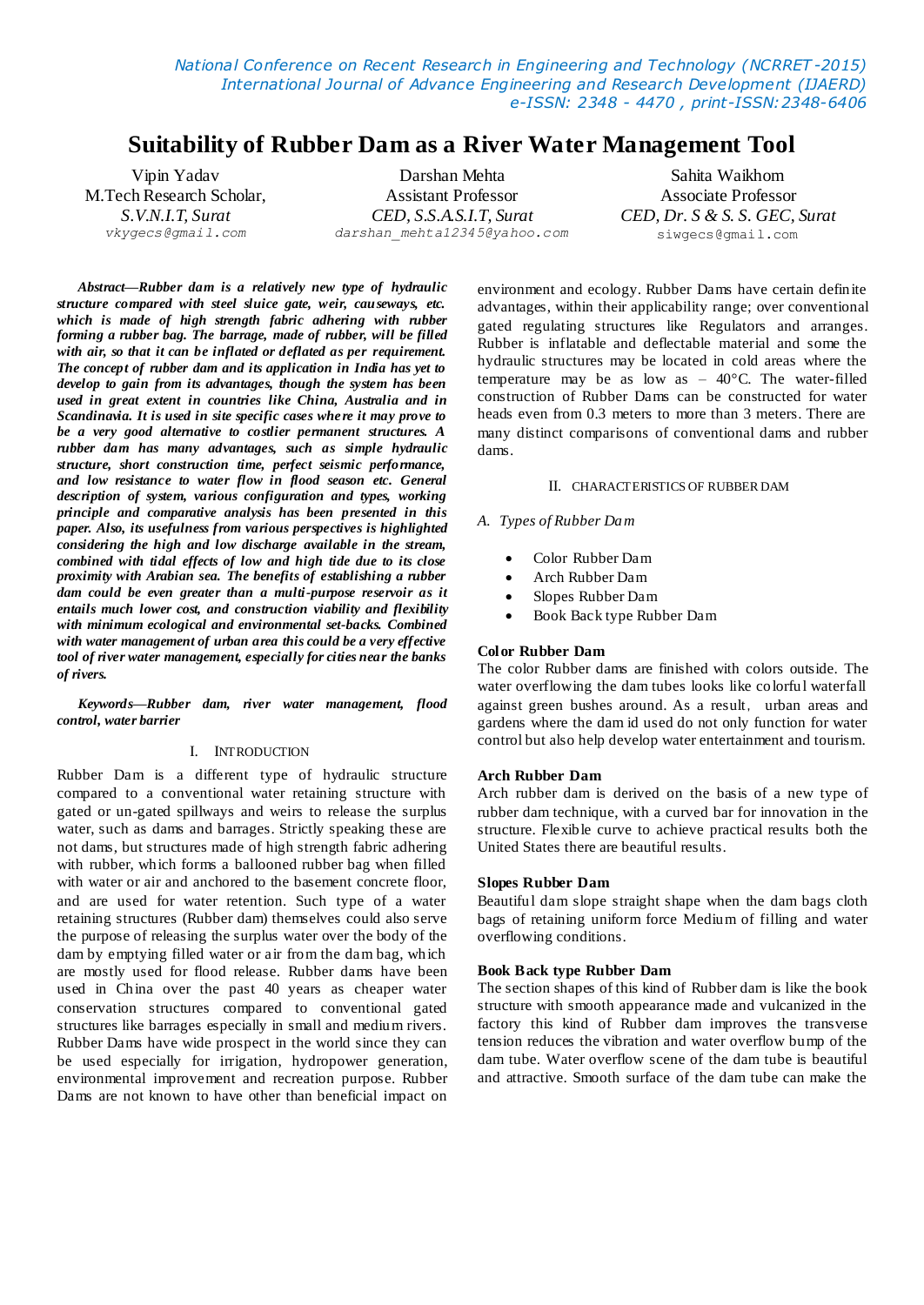book back type Rubber dam complexly flat when discharge the dam tube.

# III. OPERATING PRINCIPLES



**Figure 1- Operating Principles**

Inflatable dams can be filled with water, air or both. They are low pressure - typically 4 to 10 psi. The present trend suggests an increased use of air-filled membranes because they can be deflated or inflated more rapidly, and they are little affected by freezing conditions. Characteristic dimensions cover typically lengths of about 100 m with specially-made membranes up to 200-m wide, dam heights usually less than 5-m but some special designs might be up to 10-m high. The membrane is usually deflated for large overflows. It is however common practice to allow small spillages over the inflated dam. During overflows greater than 20% overtopping, vibrations might result from fluid -structure interactions. In practice, a deflector (i.e. fin) is installed on the downstream face of the rubber dam to project the nappe away from the membrane, hence preventing rubber membrane vibrations.

## IV. MAINTENANCE

Although various preventive measures have been taken to reduce the incidence and extent of damage to rubber dams, these cannot be completely avoided. Corrective maintenance is performed to restore malfunctioning units to a satisfactory and safe condition within the shortest possible time. Damage of the dam body can be classified into four types:

- Small puncture
- Surface damage
- Small area damage
- Large area damage

Repairing Small Puncture (Bullet Hole)

The air pressure record can be used to analyze whether or not a dam is leaking. A suspected hole in the dam body can be found in two ways. The submerged portion can be checked for air bubbles coming from the dam body, while the portion above water can be coated with soapy water and inspected for bubbles caused by air leakage. The simple method to repair automobile tires by inserting plugs can be deployed to repair

small punctures (e.g., bullet holes) to a rubber dam. One advantage of this technique is that it does not require the damaged area to be dry.



**Figure 2- Repairing Small Holes**

# **Repairing Exposed Fabric**

To repair surface damage, the following simple procedures are adopted:

- Cut off the outer surface of the damaged area.
- Fill self-vulcanizing rubber into the damaged area after cleaning and drying.
- Smooth outer surface by removing protruding rubber materials.



**Figure 3- Repairing Exposed Fabrics**

# **Repairing Deep Cut Damage**

For small-area damage, the following procedures are adopted:

- Cut off the outer rubber around the damaged area at approximately 45°.
- Buff the cut surface, then clean and dry it.
- Apply cement two times to the cut surface, the second coat applied after the first coat has dried.
- Apply cement to a piece or several pieces of filler rubber and then patch the filler rubber onto the cut surface after the cement has dried.
- Apply cement to a piece of reinforced fabric and patch it onto the filler rubber after the cement dries.6.
- Level the applied piece of reinforced fabric by rolling it with a grinder.
- Repeat steps 4, 5, and 6 until the last piece of reinforced fabric covers the outer surface of the dam body.
- Patch the outer surface of the damaged area with a piece of reinforced fabric.
- Carry out an air leakage test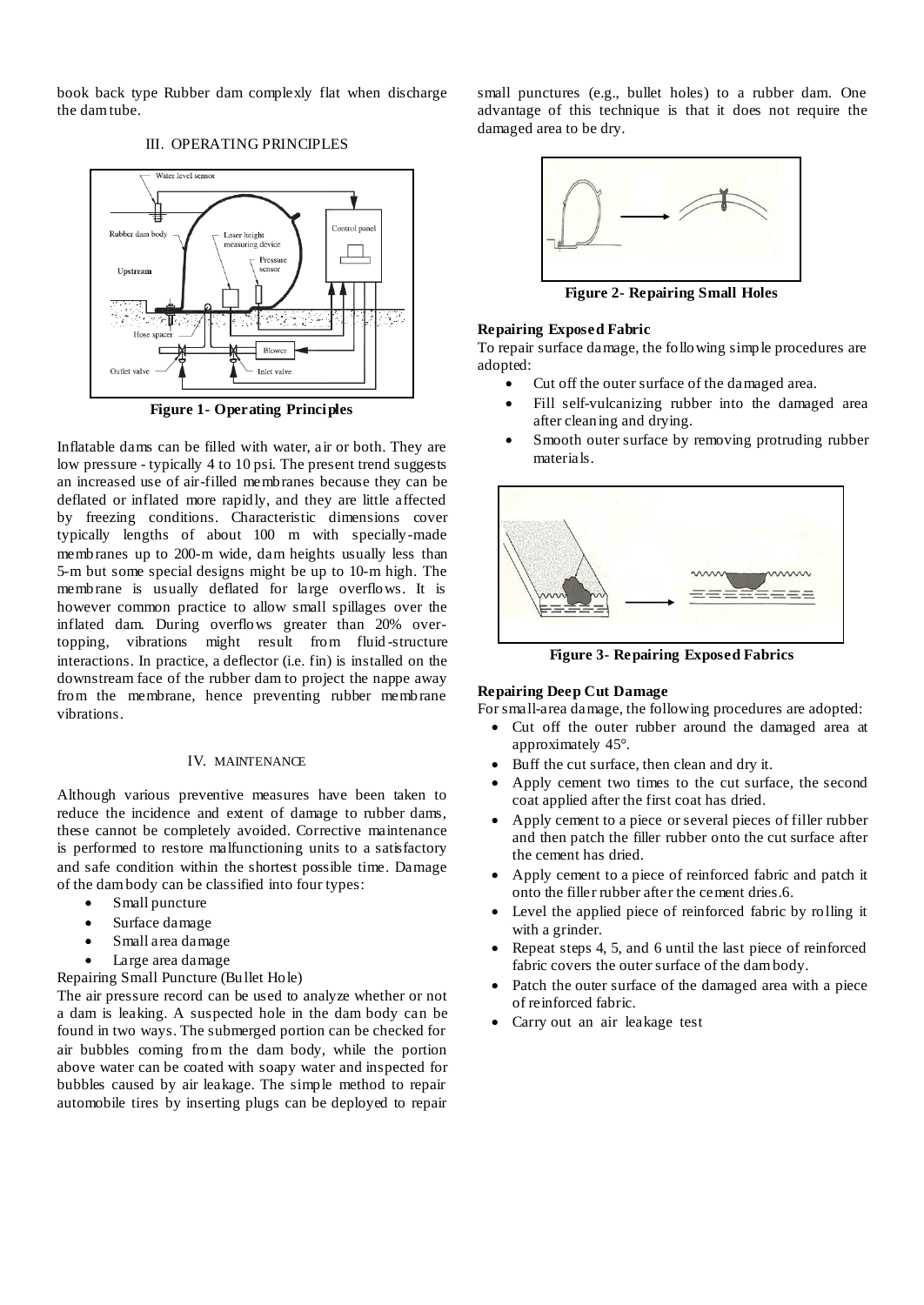

**Figure 4- Repairing Deep Cut Damage**

#### V. PROSPECT OF RUBBER DAM

## **Rubber Dam for Flood Control**

There is a large potential for exploitation of surface water from s mall and medium rivers of the country for irrigation and Rubber Dams would be ideally feasible water retention and conservation structures for such rivers which are characterized by low flows and water levels during post-monsoon and winter seasons when retention is need and by high flood flows in monsoon season when unobstructed flood passage is desired. Rubber Dams can be used to conserve water in channel storages of small and medium rivers and streams in flat areas and in small reservoirs in hilly areas for the principal purpose of irrigation. Some countries have too little rainfall in winter. So, the requirement of water for winter irrigation must be met

from groundwater source and by conserving a part of monsoon surface water in suitable storage.

#### **Rubber Dam for Irrigation**

Rubber dam being deflatable to open the full passage way of the river channel during monsoon flood s are ideally feasible water conservation structures for many small and medium rivers and will thus play a vital role in enhancement



**Figure 5- Inflated Rubber Dam in Irrigation Canal**

**Rubber Dam for Water Conservation**

Conservation of surface water is of immense importance to many countries to sustain growth of agriculture through better water and irrigation management in face of nature's uneven distribution of water throughout the year in one hand. and prevent its environment and eco-system from plunging below dangerous level of degradation in face of artificial shortage of water in its rivers and streams created by unlawful withdrawal of lean season low by the upstream country or region on the other.

# **Rubber Dam in Watershed**

Application of rubber dams in watershed scale is very few. Development of water resources in watershed scale needs implementation of small structures like check dams, diversion weirs etc. all these structures are designed by taking rainfall of 10 year return period. If relatively larger storage is required them one might consider the rainfall of 25 years return period. But when the rainfall exceeds this amount, the structures become liable to failure leading to damage of structure, loss of economy and bad environmental impact. This problem can be alleviated by use of rubber dams in place of conventional check dams because the head wall portion is of inflatable and deflatable type.

## VI. COMPARATIVE ANALYSIS BETW EEN CONVENTIONAL DAM AND RUBBER DAM

**Cost Aspect:** Replacement of heavy gates, hoisting gears and piers of conventional structures by light rubber-nylon shell body save huge amount of steel, cement, timber and other construction materials. Hence rubber dams could be economical.

**Flexibility Of Operation:** Rubber dam body can be fully deflated to lower it to flat level on base floor so that flood flow passes without any obstruction. This provides rubber dams a dominant position over conventional gated regulating dams.

**More Water Inflow:** Rubber dams can have spans as long as, 100 meters without dividing piers. This provides full width of active cross-section of the river channel and facilitates the release of flood flow at a quicker rate when compared to conventional dams.

**Installation:** Installation process is very quick, as it done mostly by manual or remote sensors. It mainly consists of inflating and deflating as and when needed based on operating principles.

**Silt and Sedimentation Removal:** When the dam is deflated it facilitates free flow of water over it, without allowing the silt to deposit along the length of the dam and hence the effective storage and life can be increased